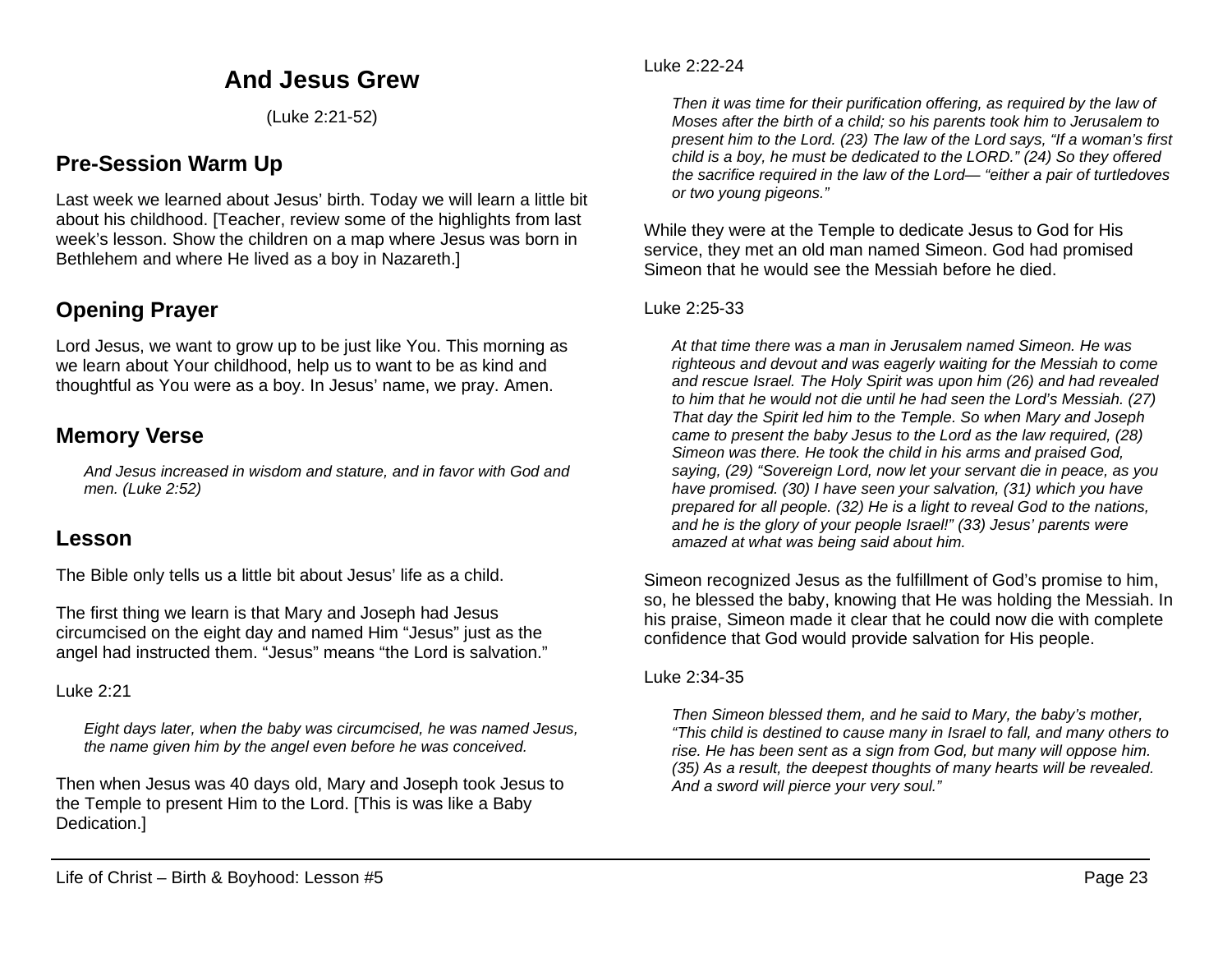Also at the Temple was an old woman named Anna. She was a prophetess. She also gave witness that Jesus would save Israel.

#### Luke 2:36-38

*Anna, a prophet, was also there in the Temple. She was the daughter of Phanuel from the tribe of Asher, and she was very old. Her husband died when they had been married only seven years. (37) Then she lived as a widow to the age of eighty-four. She never left the Temple but stayed there day and night, worshiping God with fasting and prayer. (38) She came along just as Simeon was talking with Mary and Joseph, and she began praising God. She talked about the child to everyone who had been waiting expectantly for God to rescue Jerusalem.*

After Mary and Joseph had dedicated Jesus, they returned home.

Luke 2:39-40

*When Jesus' parents had fulfilled all the requirements of the law of the Lord, they returned home to Nazareth in Galilee. (40) There the child grew up healthy and strong. He was filled with wisdom, and God's favor was on him.*

## 12 Years Later…

Every year Jewish families would plan a trip to the Temple at Jerusalem, to celebrate the Passover. They gathered together to praise God for sending Moses to rescue them from Egypt and lead them to the Promised Land. It was a great time of thanksgiving. [Teacher, explain why the Jews celebrate Passover and what the Temple is.]

In Bible times, when a boy turned 12 years old, he was considered to be one of the men and was allowed to go to the Temple. When Jesus was twelve years old, He and His parents, and His aunts and uncles, and cousins, and many other people from Nazareth made the long walk up to Jerusalem to celebrate Passover.

Luke 2:41-42

*Every year Jesus' parents went to Jerusalem for the Passover festival. (42) When Jesus was twelve years old, they attended the festival as usual.*

This was Jesus' first trip to the Temple in Jerusalem for the Passover. It probably took them several days to walk there from Nazareth. I'm sure as they were getting closer and closer to Jerusalem, they got more and more excited.

Jerusalem was a big city compared to Nazareth. Jerusalem has many little streets that wind around the city. The streets are lined with little shops and places to eat. And the celebration week is a busy time as many people gather there from long distances.

Jesus especially liked spending time at the Temple, taking part in the special services.

All too soon the celebration was over and it was time to start for home. Crowds of people were leaving the city, walking and talking about the wonderful time they had just enjoyed. Mary and Joseph and all their aunts and uncles and cousins were among the crowds of people leaving the city.

They had been traveling for a whole day when they began to wonder where Jesus was.

Luke 2:43-44

*After the celebration was over, they started home to Nazareth, but Jesus stayed behind in Jerusalem. His parents didn't miss him at first, (44) because they assumed he was among the other travelers. But when he didn't show up that evening, they started looking for him among their relatives and friends.*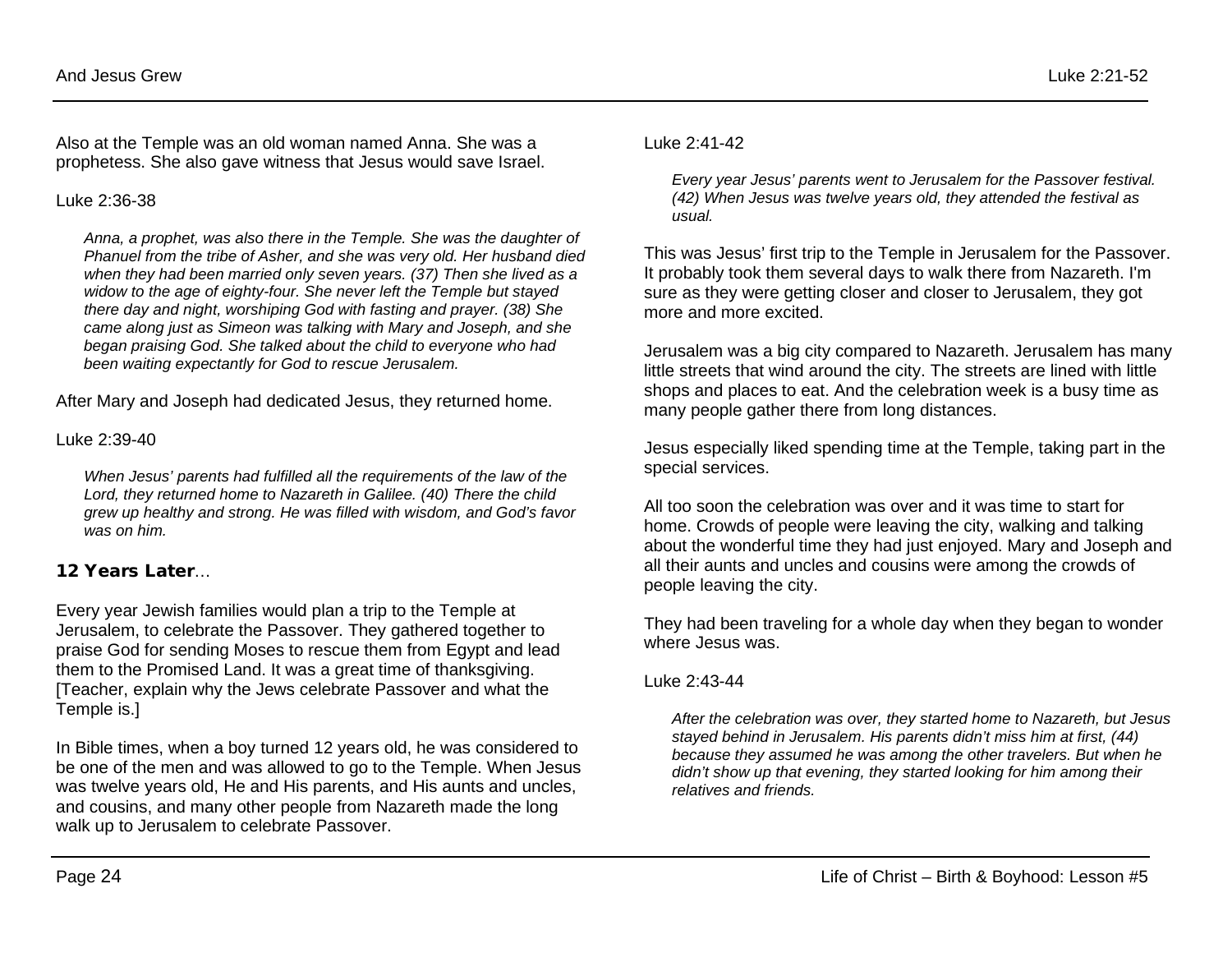At first Mary and Joseph didn't notice that Jesus wasn't with them. They probably just thought He was walking along with one of His cousins. But that evening when they made camp and it was time for dinner, Mary started to worry. They couldn't find Jesus anywhere.

They looked for Him among the many people travelling with them, but He was nowhere to be found.

Would your mom and dad worry if they couldn't find you? How do you think Jesus' mom and dad felt when they couldn't find Him? They must have said, "*Jesus should be here somewhere! What happened to Jesus? Did He get hurt? Is He lost*?"

#### Luke 2:45

*When they couldn't find him, they went back to Jerusalem to search for him there.*

Mary and Joseph had to walk all the way back to Jerusalem to find Him. They looked and looked for Him. After three days of looking, do you know where they found Him? (Let's read on…)

## Luke 2:46-47

*Three days later they finally discovered him in the Temple, sitting among the religious teachers, listening to them and asking questions. (47) All who heard him were amazed at his understanding and his answers.*

When Mary and Joseph walked into the Temple area, they could see the Temple teachers, huddled together, deep in discussion. They stopped in amazement. There was Jesus, sitting among the wise men of Jerusalem. He was talking to them and asking them questions! And, it says, they were amazed at His understanding and His answers!

Why do you think Jesus had this amazing knowledge when He was only 12 years old? (He was God the Son!)

Do you think Mary and Joseph were angry with Jesus when they finally found him?

I'm sure they were happy to finally find Him, but Mary scolded Him. She had been worried sick about not being able to find Him. Would your parents scold you if they couldn't find you?

## Luke 2:48

*His parents didn't know what to think. "Son," his mother said to him, "why have you done this to us? Your father and I have been frantic, searching for you everywhere."*

Jesus asks His parents why they came looking for Him…

## Luke 2:49-50

*"But why did you need to search?" he asked. "Didn't you know that I must be in my Father's house?" (50) But they did not understand the statement which He spoke to them.*

Jesus knew that God the Father had sent Him to earth to be the Savior of the human race, but the Temple teachers and Joseph didn't understand that Jesus was the Son of God, the promised Messiah.

## Luke 2:51

*Then he returned to Nazareth with them and was obedient to them. And his mother stored all these things in her heart.*

Although God was His real Father, Jesus lived with and obeyed Mary and Joseph, His earthly parents. Mary would never forget all the amazing things that happened that day; she kept all these memories in her heart.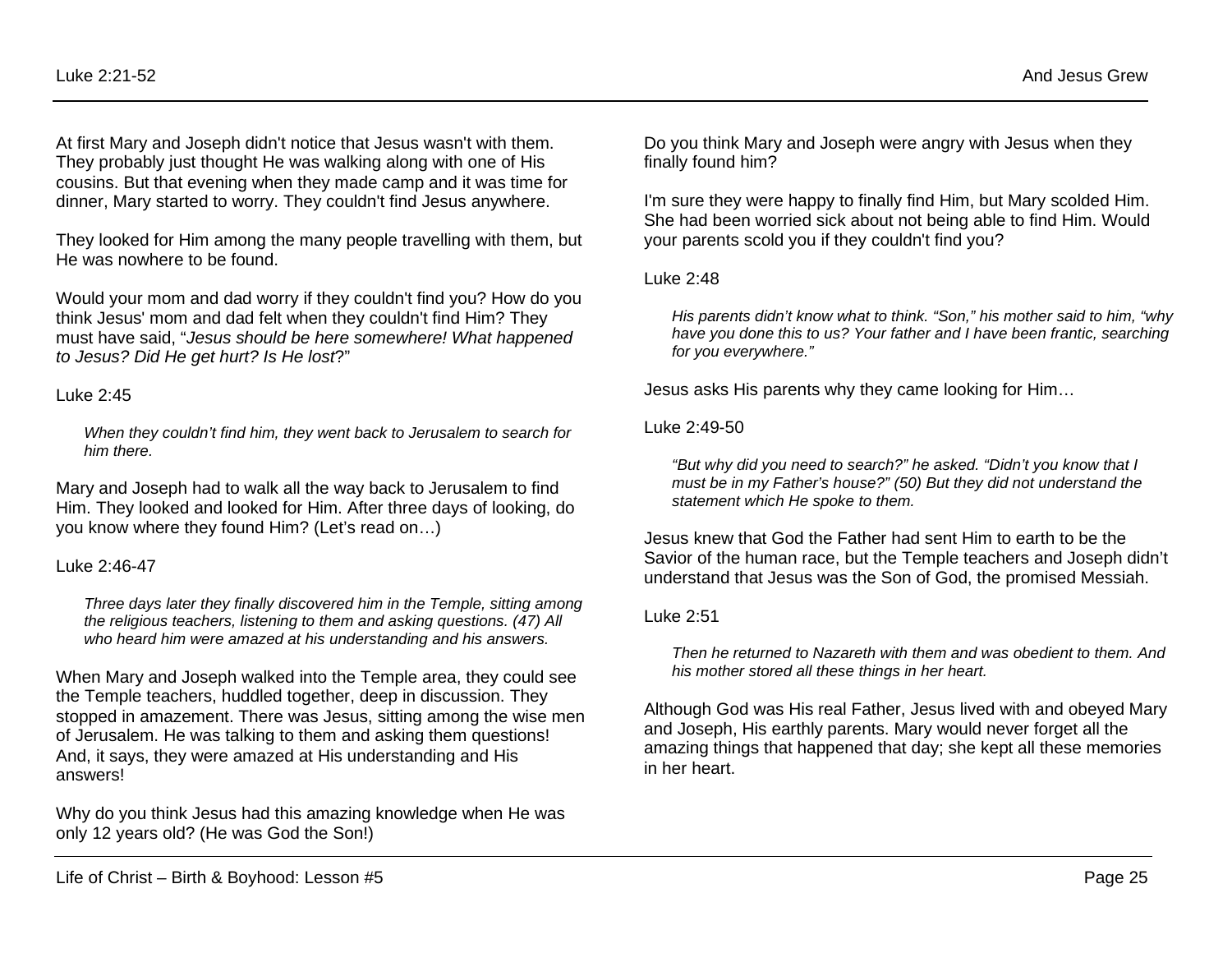Luke 2:52 (Our verse for today)

*Jesus grew in wisdom and in stature and in favor with God and all the people.*

As a boy, Jesus grew up going to school and learning how to read. He memorized scriptures, just like you do. As the years went on, He grew in His knowledge of the Word of God and His understanding of what it meant for Him to be the Messiah, the Savior of the world.

And as He did that, it says that he grew in **favor** with God and all the people. As Jesus lived His life in a way that pleased God the Father, everyone around Him loved and respected Him for that.

Jesus obeyed his parents and He was kind and thoughtful to His brothers and sisters and He was helpful around His house.

God wants us to live our lives just like Jesus. When we live our lives in a way that pleases God, everyone around us will love us all the more, too. Let's pray and ask God to help us to do that, too.

# **Closing Prayer**

Father, as Jesus was growing up, the Bible tells us that He grew in **wisdom** and in **favor** with both other people and with God the Father. Jesus is our example. We want to grow up to be wise so that You will be very proud of us. Make our hearts tender towards Your ways so that we will always choose to follow after You. In Jesus' name, we pray. Amen.

# **Learning Activities**

To learn more about Jesus' life as a child, turn to Matthew 13:55-56 and discuss the following:

\* How many brothers did Jesus have? (Matthew 13:55)

Jesus and his brothers went to school. The girls in Bible times did not go to school, but they stayed home and helped their mother with household tasks like going to the market and buying food and learning how to cook and sew.

Did Jesus have any sisters? (Matthew 13:56)

We know he had more than one because it says, "sister**s**"!

Everyone in the family had work to do. Fathers taught their sons the family business.

What kind of work did Jesus learn from Joseph? (Matthew 13:55)

As they worked, Joseph probably taught Jesus what it means to be a man of God. God knew that the best way for children to learn was by listening to their parents. At the time of Moses. God told Israelite parents to teach their children about Him and His rules.

 When were parents supposed to talk to their children about God? (Deuteronomy 6:6-9)

Or, use the following review questions in a discussion or game of your choice:

- 1. How did Simeon know that this baby was God's promised Messiah? (Vs. 26-27; God revealed it to him)
- 2. What did Simeon prophesy that Jesus would be? (Vs. 30-32; Salvation, a light.)
- 3. What do you think Simeon meant when he said "a sword would pierce Mary's heart"? (Vs. 34-35; She would be broken-hearted when Jesus died.)